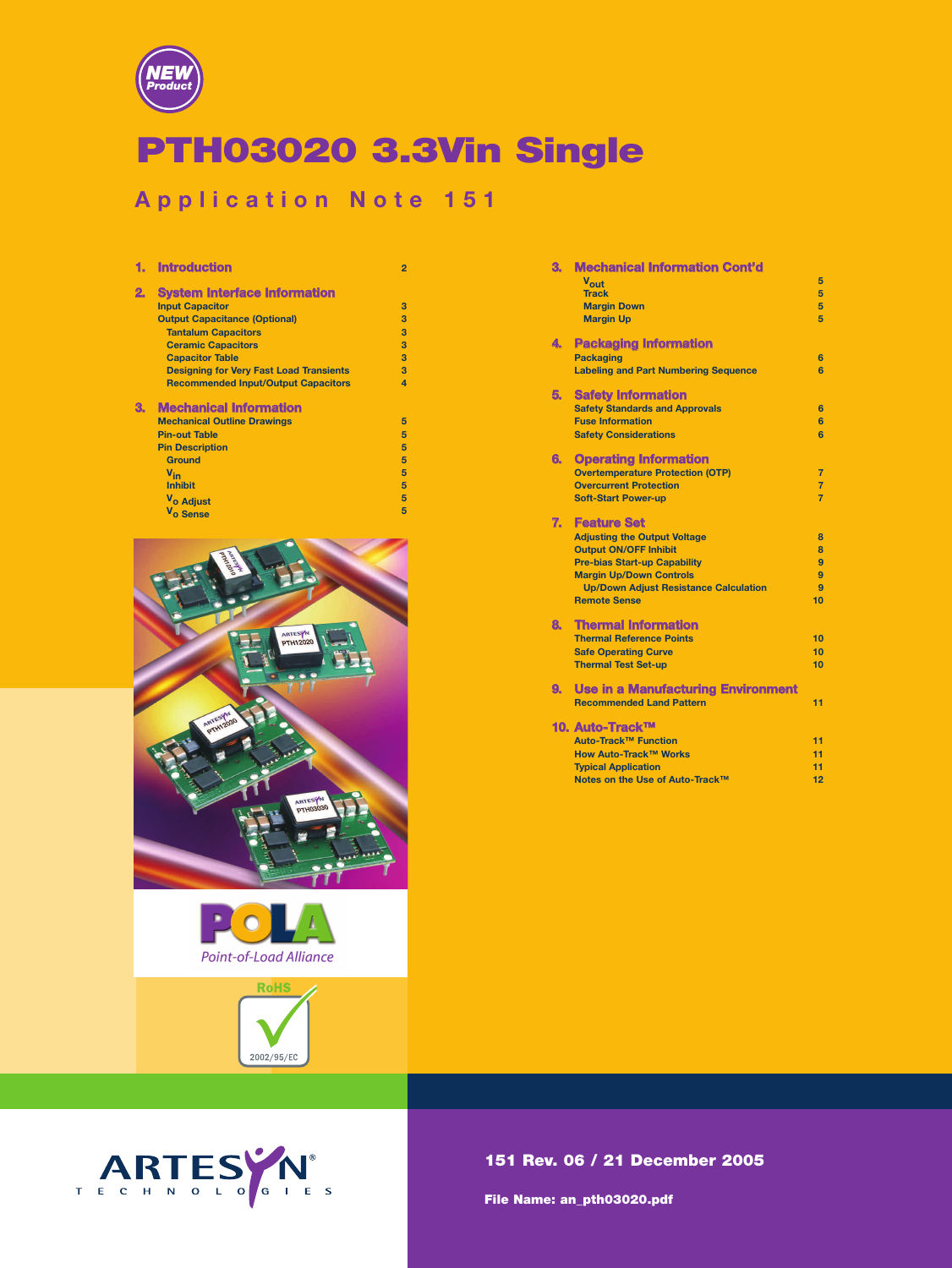# **1. Introduction**

The PTH family of non-isolated, wide-output adjust power modules from Artesyn Technologies are optimized for applications that require a flexible, high performance module that is small in size. These products are part of the "Point-of-Load Alliance" (POLA), which ensures compatible footprint, interoperability and true second sourcing for customer design flexibility. The POLA is a collaboration between Artesyn Technologies, Astec Power and Texas Instruments to offer customers advanced non-isolated modules that provide the same functionality and form factor. Product series covered by the alliance includes the PTHxx050W (6 A), PTHxx060W (10 A), PTHxx010W (15/12 A), PTHxx020W (22/18 A), and the PTHxx030W (30/26 A).

From the basic, "Just Plug it In" functionality of the 6 A modules, to the 30 A rated feature-rich PTHxx030W, series these products were designed to be very flexible, yet simple to use. The features vary with each product series. Table 1 provides a quick reference to the available features by series and input bus voltage.

For simple point-of-use applications, the PTHxx050W series provides operating features such as an ON/OFF inhibit, output voltage trim, pre-bias start-up (3.3/5 V input only), and overcurrent protection. The PTHxx060W (10 A), and PTHxx010W (15/12 A) series add an output voltage sense, and margin up/down controls. The higher output current, PTHxx020W and PTHxx030W series also incorporates overtemperature and shutdown protection. All of the products referenced in Table 1 include Auto-Track™.

This is a feature unique to the PTH family, and was specifically designed to simplify the task of sequencing the supply voltage in a power system. These and other features are described in the following sections.

| <b>SERIES</b> | <b>INPUT</b><br><b>BUS</b> | $\mathsf{I}_{\mathsf{OUT}}$ | <b>ADJUST</b><br><b>TRIM</b> | <b>ON/OFF</b><br><b>INHIBIT</b> | <b>OVER-</b><br><b>CURRENT</b> | <b>PRE-BIAS</b> | <b>AUTO-</b><br><b>STARTUP TRACKTM*</b> | <b>MARGIN</b><br><b>UP/DOWN</b> | <b>OUTPUT</b><br><b>SENSE</b> | <b>THERMAL</b><br><b>SHUTDOWN</b> |
|---------------|----------------------------|-----------------------------|------------------------------|---------------------------------|--------------------------------|-----------------|-----------------------------------------|---------------------------------|-------------------------------|-----------------------------------|
|               | 3.3V                       | 6 A                         |                              |                                 | $\bullet$                      |                 |                                         |                                 |                               |                                   |
| PTHxx050      | 5 V                        | 6 A                         |                              |                                 |                                |                 |                                         |                                 |                               |                                   |
|               | 12 V                       | 6A                          |                              |                                 |                                |                 |                                         |                                 |                               |                                   |
| PTHxx060      | 3.3 V/5 V                  | 10 A                        |                              |                                 | ●                              | $\bullet$       |                                         |                                 |                               |                                   |
|               | 12 V                       | 10 A                        |                              |                                 |                                |                 |                                         |                                 |                               |                                   |
| PTHxx010      | 3.3 V/5 V                  | 15 A                        |                              |                                 |                                | $\bullet$       |                                         |                                 |                               |                                   |
|               | 12 V                       | 12A                         |                              |                                 |                                |                 |                                         |                                 |                               |                                   |
| PTHxx020      | 3.3 V/5 V                  | 22 A                        |                              |                                 |                                | $\bullet$       |                                         |                                 |                               |                                   |
|               | 12 V                       | 18 A                        |                              |                                 | $\bullet$                      |                 |                                         |                                 |                               |                                   |
|               | 3.3 V/5 V                  | 30 A                        |                              |                                 | $\bullet$                      |                 |                                         |                                 |                               |                                   |
| PTHxx030      | 12 V                       | 26 A                        |                              |                                 |                                |                 |                                         |                                 |                               |                                   |

**Table 1 - Operating Features by Series and Input Bus Voltage**

# **RoHS Compliance Ordering Information**

| PTH03020WAST | To order Pb-free (RoHS compatible)   |
|--------------|--------------------------------------|
|              | surface-mount parts replace the      |
| <b>RoHS</b>  | mounting option 'S' with 'Z', e.g.   |
|              | PTH03020WAZT. To order Pb-free       |
|              | (RoHS compatible) through-hole parts |
|              | replace the mounting option 'H' with |
|              | 'D', e.g. PTH03020WADT.              |

\*Auto-track™ is a trade mark of Texas Instruments

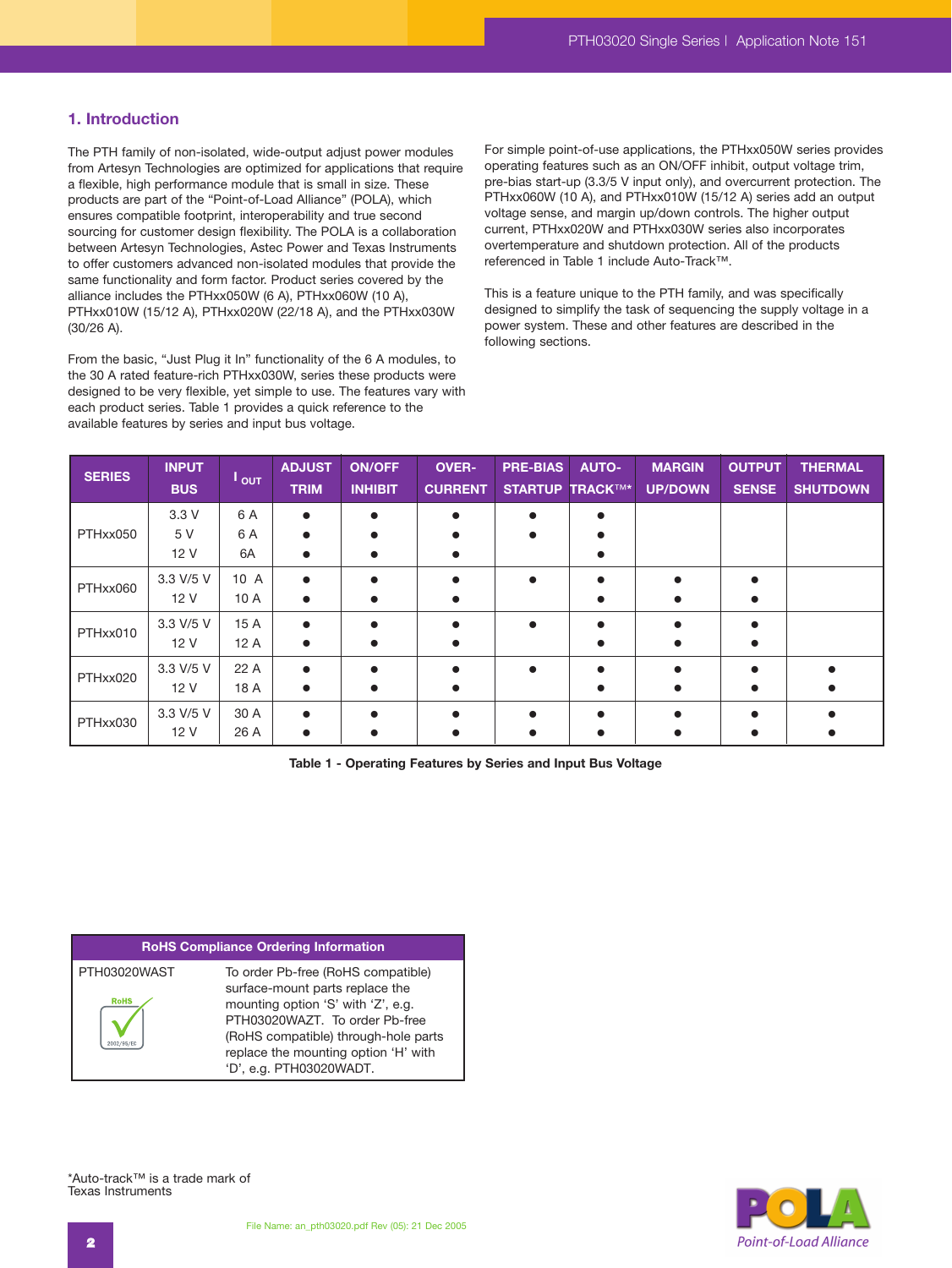# **2. System Interface Information**

#### **2.1 Input Capacitor**

The recommended input capacitor(s) is determined by the 1,000  $\mu$ F<sup>(1)</sup> minimum capacitance and 700 mA rms minimum ripple current rating. Ripple current and <100 mΩ equivalent series resistance (ESR) values are the major considerations, along with temperature, when designing with different types of capacitors. Unlike polymer tantalum, conventional tantalum capacitors have a recommended minimum voltage rating of 2 x (maximum dc voltage + ac ripple). This is standard practice to insure reliability. For improved ripple reduction on the input bus, ceramic capacitors may be substituted for electrolytic types using the minimum required capacitance.

#### **2.2 Output Capacitance (Optional)**

For applications with load transients (sudden changes in load current), regulator response will benefit from an external output capacitance. The recommended output capacitance of 330 µF will allow the module to meet its transient response specification (see product datasheet). For most applications, a high quality computergrade aluminum electrolytic capacitor is most suitable. These capacitors provide adequate decoupling over the frequency range, 2 kHz to 150 kHz, and are suitable when ambient temperatures are above 0 ºC. For operation below 0 ºC, tantalum, ceramic or Os-Con type capacitors are recommended. When using one or more nonceramic capacitors, the calculated equivalent ESR should be no lower than 4 mΩ (7 mΩ using the manufacturer's maximum ESR for a single capacitor). A list of preferred low-ESR type capacitors are identified in Table 2.

#### **2.2.1 Tantalum Capacitors**

Tantalum type capacitors can be used at both the input and output, and are recommended for applications where the ambient operating temperature can be less than 0 ºC. The AVX TPS, Sprague 593D/594/595 and Kemet T495/T510 capacitor series are suggested over many other tantalum types due to their higher rated surge, power dissipation, and ripple current capability. As a caution many general purpose tantalum capacitors have considerably higher ESR, reduced power dissipation and lower ripple current capability. These capacitors are also less reliable when determining their power dissipation and surge current capability. Tantalum capacitors that do not have a stated ESR or surge current rating are not recommended for power applications.

When specifying Os-Con and polymer tantalum capacitors for the output, the minimum ESR limit will be encountered well before the maximum capacitance value is reached.

# **2.2.2 Ceramic Capacitors**

Above 150 kHz the performance of aluminum electrolytic capacitors becomes less effective. To further improve the reflected input ripple current or the output transient response, multilayer ceramic capacitors can also be added. Ceramic capacitors have very low ESR and their resonant frequency is higher than the bandwidth of the regulator. When used on the output their combined ESR is not critical as long as the total value of ceramic capacitance does not exceed 300 µF. Also, to prevent the formation of local resonances, do not place more than five identical ceramic capacitors in parallel with values of 10 µF or greater.

# **2.2.3 Capacitor Table**

Table 2 identifies the characteristics of capacitors from a number of vendors with acceptable ESR and ripple current (rms) ratings. The recommended number of capacitors required at both the input and output buses is identified for each capacitor type.

This is not an extensive capacitor list. Capacitors from other vendors are available with comparable specifications. Those listed are for guidance. The RMS ripple current rating and ESR (at 100 kHz) are critical parameters necessary to insure both optimum regulator performance and long capacitor life.

# **2.2.4 Designing for Very Fast Load Transients**

The transient response of the dc-dc converter has been characterized using a load transient with a di/dt of 1 A/µs. The typical voltage deviation for this load transient is given in the datasheet specification table using the optional value of output capacitance. As the di/dt of a transient is increased, the response of a converter's regulation circuit ultimately depends on its output capacitor decoupling network. This is an inherent limitation with any dc-dc converter once the speed of the transient exceeds its bandwidth capability. If the target application specifies a higher di/dt or lower voltage deviation, the requirement can only be met with additional output capacitor decoupling. In these cases special attention must be paid to the type, value and ESR of the capacitors selected.

If the transient performance requirements exceed that specified in the datasheet, or the total amount of load capacitance is above 3,000 µF, the selection of output capacitors becomes more important.

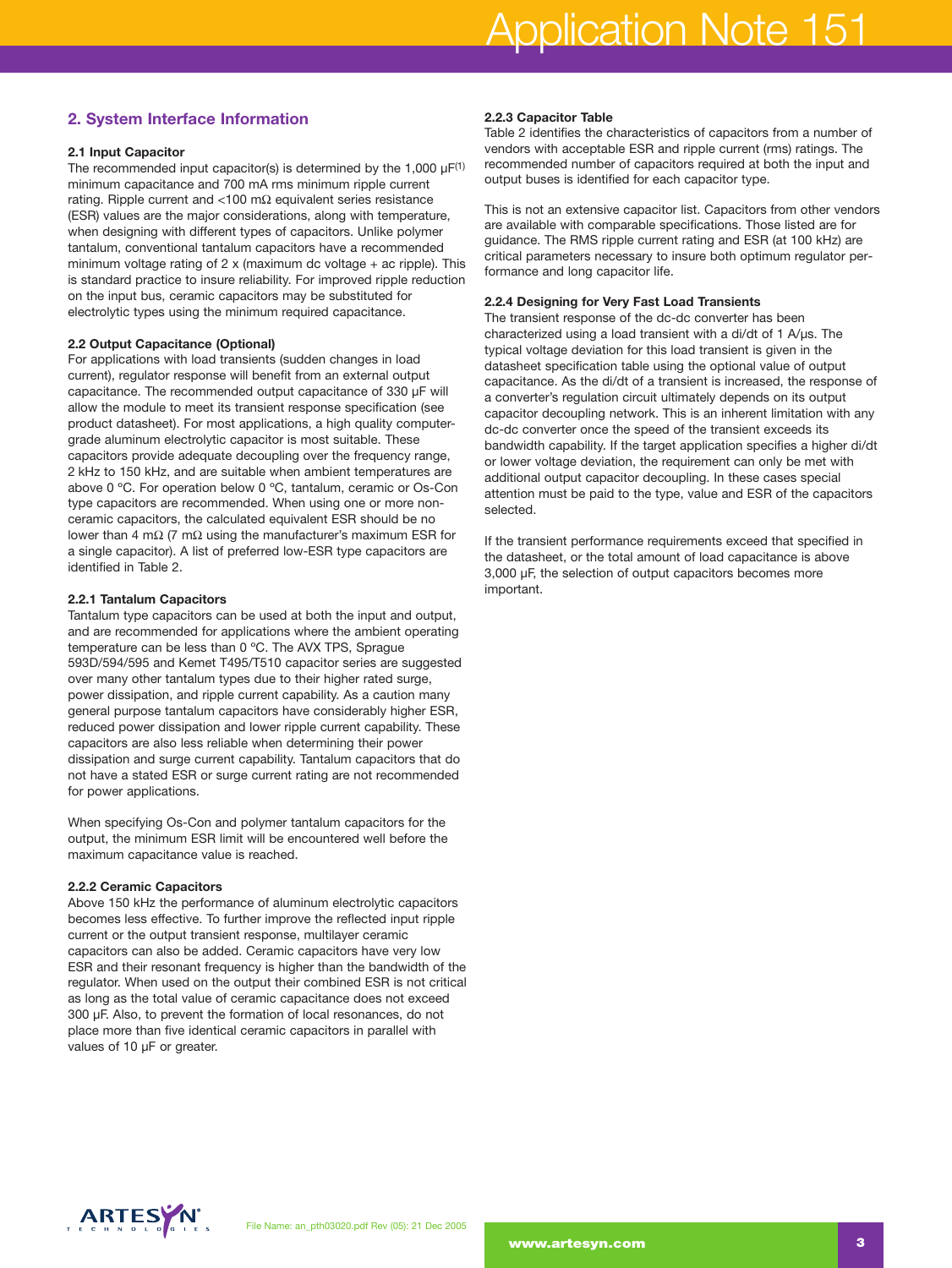| <b>CAPACITOR</b>                                                    |                                  |                             | <b>CAPACITOR CHARACTERISTICS</b>                                      | <b>QUANTITY</b>                                         |                                                                                      |                                                        |                                                      |                                                                           |
|---------------------------------------------------------------------|----------------------------------|-----------------------------|-----------------------------------------------------------------------|---------------------------------------------------------|--------------------------------------------------------------------------------------|--------------------------------------------------------|------------------------------------------------------|---------------------------------------------------------------------------|
| VENDOR/<br><b>SERIES</b>                                            | <b>WORKING</b><br><b>VOLTAGE</b> | <b>VALUE</b><br>$(\mu F)$   | <b>MAX. ESR</b><br><b>AT 100 kHz</b>                                  | <b>MAX RIPPLE</b><br><b>CURRENT AT</b><br>105 °C (Irms) | <b>PHYSICAL</b><br>SIZE (MM)<br>$(L \times W)$                                       | <b>INPUT</b><br><b>BUS</b>                             | <b>OPTIONAL</b><br><b>OUTPUT</b><br><b>BUS</b>       | <b>VENDOR</b><br><b>PART</b><br><b>NUMBER</b>                             |
| Panasonic.<br>Aluminum<br>FC (Radial)<br>FK (SMD)                   | 10 V<br>10 V<br>25 V<br>10 V     | 560<br>1000<br>1000<br>1000 | $0.090 \Omega$<br>$0.068 \Omega$<br>$0.060 \Omega$<br>$0.080\ \Omega$ | 755 mA<br>1050 mA<br>1100 mA<br>850 mA                  | $10.0 \times 12.5$<br>$10.0 \times 16.0$<br>$12.5 \times 13.5$<br>$10.0 \times 12.2$ | 2<br>1<br>$\mathbf{1}$<br>$\mathbf{1}$                 | 1<br>$\mathbf{1}$<br>$\mathbf{1}$<br>1               | EEUFC1A561<br>EEUFC1A102<br>EEVFK1E102Q<br>EEVFK1A102P                    |
| United Chemi-Con<br>PXA (SMD)<br>FX Os-con (Radial)<br>LXZ (Radial) | 6.3 V<br>6.3 V<br>10 V<br>10V    | 470<br>1000<br>680<br>1000  | $0.020 \Omega$<br>$0.013 \Omega$<br>$0.090 \Omega$<br>$0.068\ \Omega$ | 4130 mA<br>4935 mA<br>760 mA<br>1050 mA                 | $10.0 \times 7.7$<br>$10.0 \times 10.5$<br>$10.0 \times 12.5$<br>$10.0 \times 16.0$  | 2(1)<br>$\mathbf{1}$<br>$\overline{2}$<br>$\mathbf{1}$ | $\leq$ 3<br>$\leq$ 2<br>$\mathbf{1}$<br>$\mathbf{1}$ | PXA6.3VC471MJ80TP<br>6FX1000M<br>LXZ10VB681M10X12LL<br>LXZ10VB102M10X16LL |
| Nichicon<br>HD (Radial)<br>PM (Radial)                              | 6.3 V<br>10 V                    | 1000<br>1000                | $0.053 \Omega$<br>$0.065 \Omega$                                      | 1030 mA<br>1060 mA                                      | $10.0 \times 12.5$<br>$16.0 \times 15.0$                                             | $\mathbf{1}$<br>$\mathbf{1}$                           | 1<br>$\mathbf{1}$                                    | UHD0J102MPR<br>UPM1A102MPH6                                               |
| Panasonic,<br>Poly-Aluminum<br>WA (SMD)<br>S/SE (SMD)               | 10 V<br>6.3 V                    | 470<br>180                  | $0.017 \Omega$<br>$0.005 \Omega$                                      | 4500 mA<br>4000 mA                                      | $10.0 \times 10.2$<br>$7.3 \times 4.3$                                               | $2^{(1)}$<br>6                                         | $\leq$ 3<br>$\leq 1$                                 | EEFWA1A471P<br>EEFSE0J181R                                                |
| SANYO Os-Con<br>SP (Radial)<br>SVP (SMD)                            | 10 V<br>10 V                     | 470<br>560                  | $0.015 \Omega$<br>$0.013 \Omega$                                      | >4500 mA<br>>5200 mA                                    | $10.0 \times 10.5$<br>$10.0 \times 12.7$                                             | 2(1)<br>2                                              | $\leq$ 3<br>$\leq$ 2                                 | 10SP470M<br>10SVP560M                                                     |
| <b>AVX Tantalum</b><br>TPS (SMD)                                    | 10 V<br>10 V                     | 470<br>470                  | $0.045 \Omega$<br>$0.060 \Omega$                                      | 1723 mA<br>1826 mA                                      | $7.3 \times 5.7$<br>$7.3 \times 5.7$                                                 | 2(1)<br>2(1)                                           | $\leq 5$<br>$\leq 5$                                 | TPSE477M010R0045<br>TPSV477M010R0060                                      |
| Kemet (SMD)<br>T520<br>T530                                         | 10 V<br>10 V<br>6.3 V            | 330<br>330<br>470           | $0.040 \Omega$<br>$0.015 \Omega$<br>$0.012 \Omega$                    | 1800 mA<br>>3800 mA<br>4200 mA                          | $7.3 \times 4.3$<br>$7.3 \times 4.3$<br>$7.3 \times 4.3$                             | 3<br>3<br>2(1)                                         | $\leq 5$<br>$\leq 3$<br>$\leq$ 2                     | T520X337M010AS<br>T530X337M010AS<br>T530X477M006AS                        |
| Vishay-Sprague<br>595D (SMD)<br>94SA (Radial)                       | 10V<br>16 V                      | 470<br>1000                 | $0.100 \Omega$<br>$0.015 \Omega$                                      | 1440 mA<br>9740 mA                                      | $7.2 \times 6.0$<br>$16.0 \times 25.0$                                               | 2(1)<br>$\mathbf{1}$                                   | $\leq 5$<br>$\leq$ 3                                 | 595D477X0010R2T<br>94SA108X0016HBP                                        |
| Kemet, Ceramic,<br>X5R (SMD)                                        | 16 V<br>6.3 V                    | 10<br>47                    | $0.002 \Omega$<br>$0.002 \Omega$                                      |                                                         | 1210 case<br>3225 mm                                                                 | $\mathbf{1}$<br>1                                      | $\leq 5$<br>$\leq 5$                                 | C1210C106M4PAC<br>C1210C476K9PAC                                          |
| Murata, Ceramic<br>X5R (SMD)                                        | 6.3 V<br>6.3 V<br>16 V<br>16 V   | 100<br>47<br>22<br>10       | $0.002 \Omega$                                                        |                                                         | 1210 case<br>3225 mm                                                                 | $\mathbf{1}$<br>$\mathbf{1}$<br>$\mathbf{1}$           | $\leq$ 3<br>$\leq 5$<br>$\leq 5$<br>$\leq 5$         | GRM32ER60J107M<br>GRM32ER60J476M<br>GRM32ER61C226K<br>GRM32DR61C106K      |
| TDK, Ceramic<br>X5R (SMD)                                           | 6.3 V<br>6.3 V<br>16 V<br>16 V   | 100<br>47<br>22<br>10       | $0.002 \Omega$                                                        |                                                         | 1210 case<br>3225 mm                                                                 | $\mathbf{1}$<br>1<br>$\mathbf{1}$                      | $\leq3$<br>$\leq 5$<br>$\leq 5$<br>$\leq 5$          | C3225X5R0J107MT<br>C3225X5R0J476MT<br>C3225X5R1C226MT<br>C3225X5R1C106MT  |

(1) Total capacitance of 940 µF is acceptable based on the combined ripple current rating.

**Table 2 - Recommended Input/Output Capacitors**

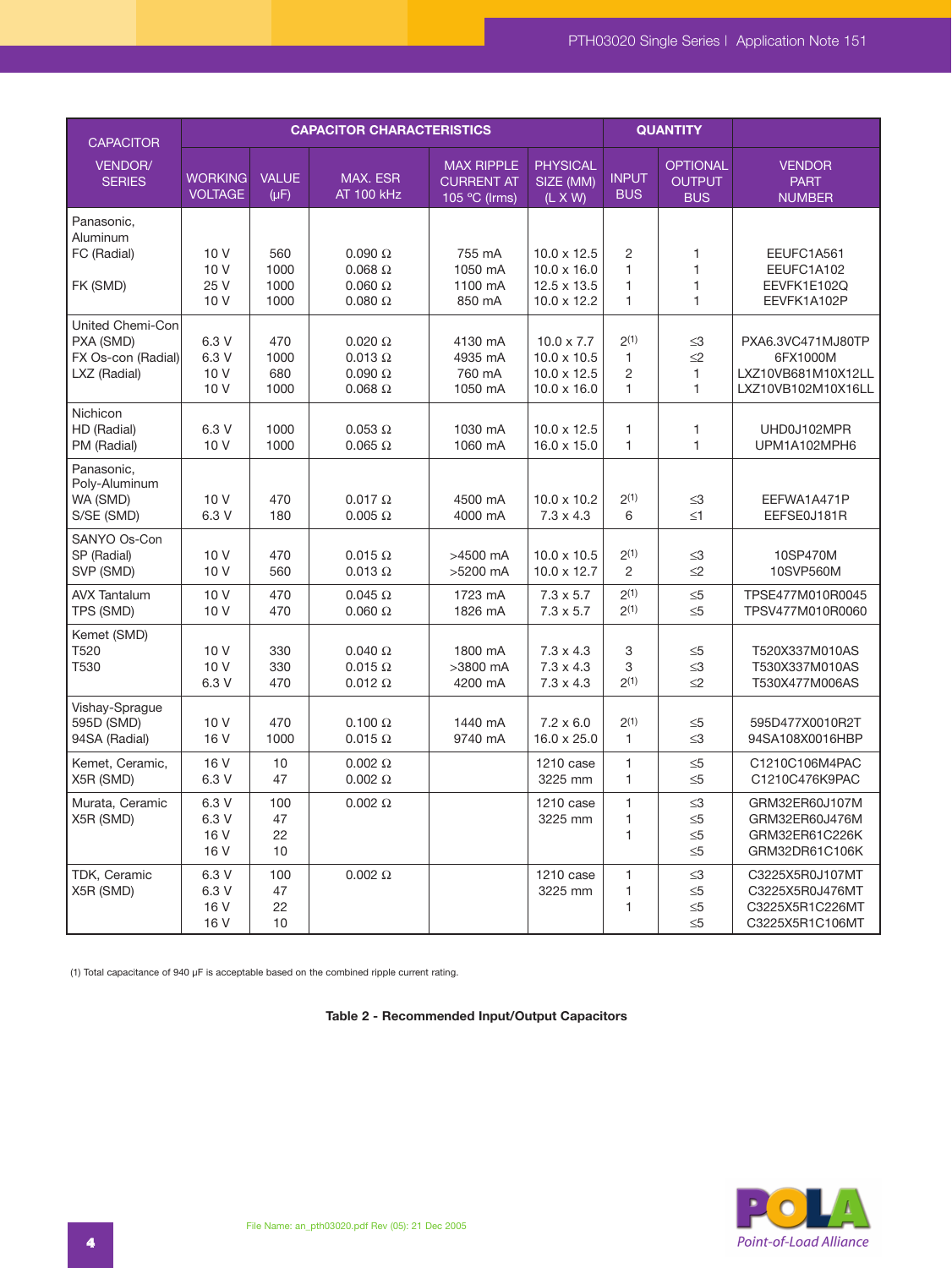# **3. Mechanical Information**

# **3.1 Mechanical Outline Drawings**



**Figure 1 - Plated Through-Hole Mechanical Drawing**



**Figure 2 - Surface Mount Mechanical Drawing**

# **3.2 Pin-out Table**

| <b>PIN CONNECTIONS</b> |                       |  |  |  |
|------------------------|-----------------------|--|--|--|
| <b>PIN NUMBER</b>      | <b>FUNCTION</b>       |  |  |  |
| 1                      | Ground                |  |  |  |
| 2                      | $V_{in}$              |  |  |  |
| 3                      | Inhibit               |  |  |  |
| 4                      | V <sub>o adjust</sub> |  |  |  |
| 5                      | $V_{o}$ sense         |  |  |  |
| 6                      | $V_{\text{out}}$      |  |  |  |
| 7                      | Ground                |  |  |  |
| 8                      | <b>Track</b>          |  |  |  |
| 9                      | Margin down           |  |  |  |
| 10                     | Margin up             |  |  |  |

**Table 3 - Pin Connections**

#### **3.3 Pin Description 3.3.1 Ground**

This is the common ground connection for the  $V_{in}$  and  $V_{out}$  power connections. It is also the 0 Vdc reference for the control inputs.

# **3.3.2 Vin**

The positive input voltage power node to the module, which is referenced to common GND.

# **3.3.3 Inhibit**

The Inhibit pin is an open-collector/drain negative logic input that is referenced to GND. Applying a low level ground signal to this input disables the module's output and turns off the output voltage. When the Inhibit control is active, the input current drawn by the regulator is significantly reduced. If the Inhibit pin is left open-circuit, the module will produce an output whenever a valid input source is applied.

# **3.3.4 V<sub>o</sub> Adjust**

A 0.1 W, 1% tolerance (or better) resistor must be connected between this pin and the GND pin to set the output voltage to the desired value. The set point range for the output voltage is from 0.8 V to 2.5 V. The resistor required for a given output voltage may be calculated from the following formula. If left open circuit, the module output will default to its lowest output voltage value.

$$
R_{\text{set}} = 10K \times \frac{0.8V}{V_{\text{out}} - 0.8V} - 2.49 \quad k\Omega
$$

The specification table gives the preferred resistor values for a number of standard output voltages.

# **3.3.5 V<sub>o</sub> Sense**

The sense input allows the regulation circuit to compensate for voltage drop between the module and the load. For optimal voltage accuracy  $V_0$  Sense should be connected to  $V_{out}$ . It can also be left disconnected.

# **3.3.6 Vout**

The regulated positive power output with respect to the GND node.

#### **3.3.7 Track**

This is an analog control input that enables the output voltage to follow an external voltage. This pin becomes active typically 20 ms after the input voltage has been applied, and allows direct control of the output voltage from 0 V up to the nominal set-point voltage. Within this range the output will follow the voltage at the Track pin on a volt-for-volt basis. When the control voltage is raised above this range, the module regulates at its set-point voltage. The feature allows the output voltage to rise simultaneously with other modules powered from the same input bus. If unused, the input should be connected to Vin. *Note: Due to the under-voltage lockout feature, the output of the module cannot follow its own input voltage during power up. For more information, consult the related application note.*

#### **3.3.8 Margin Down**

When this input is asserted to GND, the output voltage is decreased by 5% from the nominal. The input requires an open-collector (opendrain) interface. It is not TTL compatible. A lower percent change can be accomodated with a series resistor.

#### **3.3.9 Margin Up**

When this input is asserted to GND, the output voltage is increased by 5%. The input requires an open-collector (open-drain) interface. It is not TTL compatible. The percent change can be reduced with a series resistor.

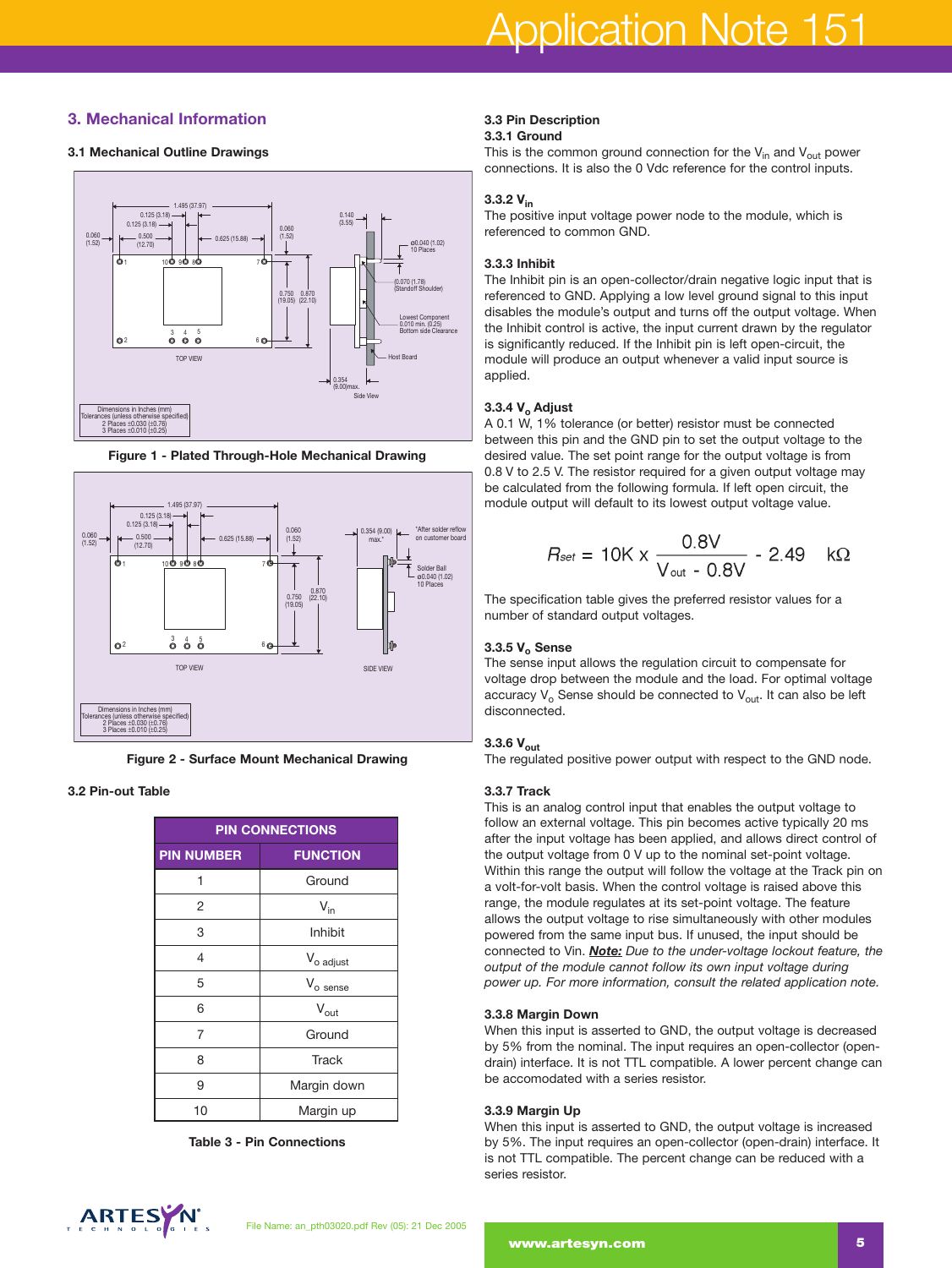# **4. Packaging Information**

# **4.1 Packaging**

The PTH03020 are available in trays of 15 units and tape and reel format in quantities of 150 units per reel. Tray dimensions including pick point are shown in Figure 4.



**Figure 3 - Tape Dimensions**



**Figure 4 - Tray**

#### **4.2 Labeling and Part Numbering Sequence**

All units in the series will be clearly marked to allow ease of identification for the end user. Figure 5 gives details of all the models.



**Figure 5 - PTH03020 Part Numbering**

# **5. Safety Information**

#### **5.1 Safety Standards and Approvals**

All models will have full international safety approval including EN60950 and UL/cUL1950. Models have been submitted to independent safety agencies for approval.

#### **5.2 Fuse Information**

Any suitable value fuse (based on the input ratings) maybe used in the unearthed input line. However this is not required for compliance with safety.

#### **5.3 Safety Considerations**

The converter must be installed as per guidelines outlined by the various safety agency approvals, if safety agency approval is required for the overall system.

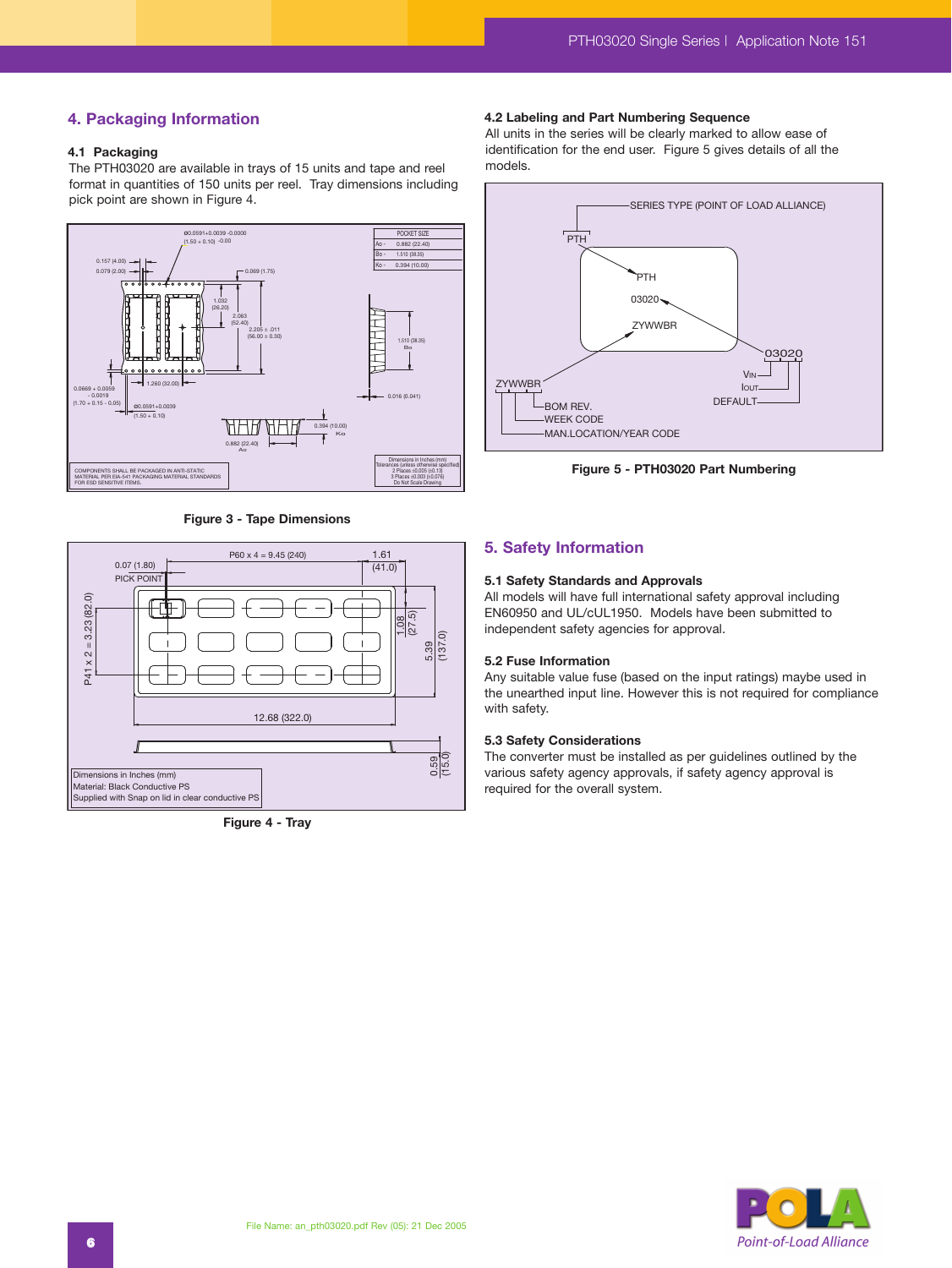# **6. Operating Information**

# **6.1 Overtemperature Protection (OTP)**

Only the PTHxx020 and PTHxx030 series of products have overtemperature protection. These products have an on-board temperature sensor that protects the module's internal circuitry against excessively high temperatures. A rise in the internal temperature may be the result of a drop in airflow, or a high ambient temperature. If the internal temperature exceeds the OTP threshold (see datasheet specifications), the module's Inhibit control is automatically pulled low. This disables the regulator allowing the output voltage to drop to zero. (The external output capacitors will be discharged by the load circuit). The recovery is automatic, and begins with a soft-start power up. It occurs when the the sensed temperature decreases by about 10 °C below the trip point.

#### **Note**

The overtemperature protection is a last resort mechanism to prevent thermal stress to the regulator. Operation at or close to the thermal shutdown temperature is not recommended and will reduce the longterm reliability of the module. Always operate the regulator within the specified Safe Operating Area (SOA) limits for the worst-case conditions of ambient temperature and airflow.

# **6.2 Overcurrent Protection**

For protection against load faults, all modules incorporate output overcurrent protection. Applying a load that exceeds the regulator's overcurrent threshold will cause the regulated output to shut down. Following shutdown a module will periodically attempt to recover by initiating a soft-start power-up. This is described as a "hiccup" mode of operation, whereby the module continues in the cycle of successive shutdown and power up until the load fault is removed. During this period, the average current flowing into the fault is significantly reduced. Once the fault is removed, the module automatically recovers and returns to normal operation.

#### **6.3 Soft-Start Power-Up**

The Auto-Track feature allows the power-up of multiple PTH modules to be directly controlled from the Track pin. However in a stand-alone configuration, or when the Auto-Track feature is not being used, the Track pin should be directly connected to the input voltage, Vin (see Figure 6).



**Figure 6 - Soft-Start Power-up**

When the Track pin is connected to the input voltage the Auto-Track function is permanently disengaged. This allows the module to power up entirely under the control of its internal soft-start circuitry. When power up is under soft-start control, the output voltage rises to the set-point at a quicker and more linear rate.





**Figure 7 - Power-up Characteristic**

From the moment a valid input voltage is applied, the soft-start control introduces a short time delay (typically 5 ms to 10 ms) before allowing the output voltage to rise. The output then progressively rises to the module's setpoint voltage. Figure 6 shows the soft-start power-up characteristic of the 22 A output product (PTH05020W), operating from a 5 V input bus and configured for a 3.3 V output. The waveforms were measured with a 5 A resistive load, with Auto-Track disabled. The initial rise in input current when the input voltage first starts to rise is the charge current drawn by the input capacitors. Power-up is complete within 15 ms.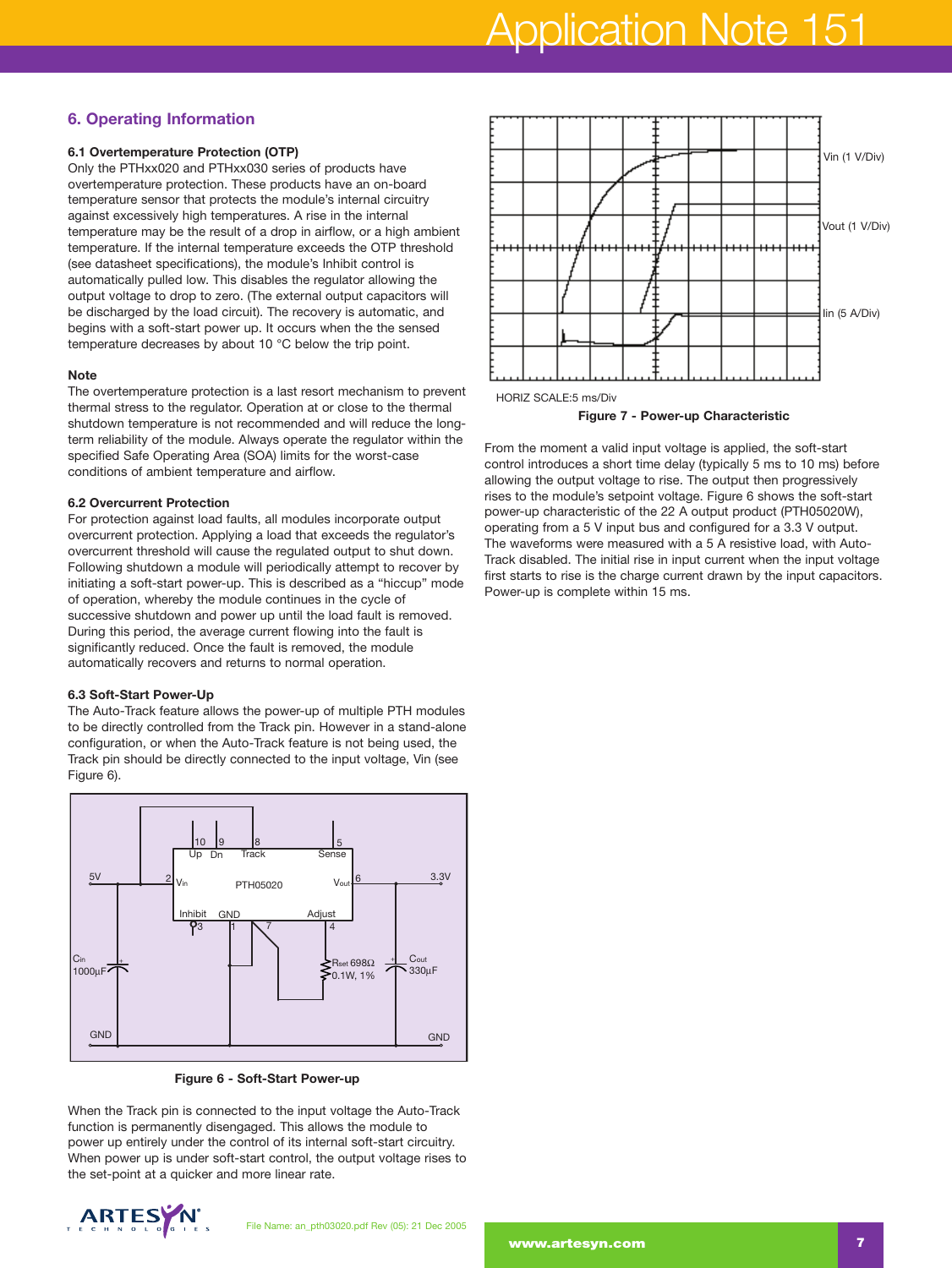# **7. Feature Set**

#### **7.1 Adjusting the Output Voltage**

The  $V<sub>o</sub>$  adjust control (pin 4) sets the output voltage of the PTH03020 product. The adjustment range is from 0.8 Vdc to 2.5 Vdc. The adjustment method requires the addition of a single external resistor, R<sub>set</sub>, that must be connected directly between the Vo Adjust and GND pins<sup>(1)</sup>. Table 4 gives the preferred value for the external resistor for a number of standard voltages, along with the actual output voltage that this resistance value provides.

For other output voltages the value of the required resistor can either be calculated using the following formula, or simply selected from the range of values given in Table 5. Figure 8 shows the placement of the required resistor.

$$
R_{\text{set}} = 10 \text{K} \times \frac{0.8 \text{V}}{\text{V}_{\text{out}} - 0.8 \text{V}} - 2.49 \quad \text{k}\Omega
$$

| V <sub>out</sub> Standard | R <sub>set</sub> (Preferred Value)                                                            | $\overline{V_{\text{out}}}$ (Actual) |
|---------------------------|-----------------------------------------------------------------------------------------------|--------------------------------------|
| 2.5V                      | 2.21 k $\Omega$                                                                               | 2.502 V                              |
| 2.0V                      | 4.12 $k\Omega$                                                                                | 2.010 V                              |
| 1.8V                      | 5.49 k $\Omega$                                                                               | 1.803 V                              |
| 1.5V                      | 8.87 k $\Omega$                                                                               | 1.504 V                              |
| 1.2V                      | 17.4 $k\Omega$                                                                                | 1.202 V                              |
| 1.0V                      | 36.5 k $\Omega$                                                                               | 1.005 V                              |
| 0.8V                      | Open                                                                                          | 0.8V                                 |
|                           | Table 4 - Preferred Values of R <sub>set</sub> for Standard Output Voltages                   |                                      |
| 10<br>$9\,$               | V <sub>o</sub> Sense (See Note 2)<br>8<br>5<br>V <sub>o</sub> Sense<br>6<br>PTH05020W<br>Vout | Vout                                 |

Table 4 - Preferred Values of R<sub>set</sub> for Standard Output Voltages



**Figure 8 - Adjust Resistor Placement**

| OUTPUT VOLTAGE SET-POINT RESISTOR VALUES |                 |          |                 |          |                        |  |  |  |
|------------------------------------------|-----------------|----------|-----------------|----------|------------------------|--|--|--|
| Va Req'd                                 | Rset            | Va Req'd | Rset            | Va Req'd | Rset                   |  |  |  |
| 0.800                                    | Open            | 1.225    | 16.3 k $\Omega$ | 1.75     | 5.93 k $\Omega$        |  |  |  |
| 0.825                                    | $318 k\Omega$   | 1.250    | 15.3 $k\Omega$  | 1.80     | 5.51 $k\Omega$         |  |  |  |
| 0.850                                    | 158 k $\Omega$  | 1.275    | 14.4 $k\Omega$  | 1.85     | 5.13 $k\Omega$         |  |  |  |
| 0.875                                    | 104 $k\Omega$   | 1.300    | 13.5 k $\Omega$ | 1.90     | 4.78 k $\Omega$        |  |  |  |
| 0.900                                    | $77.5\;k\Omega$ | 1.325    | 12.7 $k\Omega$  | 1.95     | 4.47 $k\Omega$         |  |  |  |
| 0.925                                    | 61.5 $k\Omega$  | 1.350    | 12.1 $k\Omega$  | 2.00     | 4.18 k $\Omega$        |  |  |  |
| 0.950                                    | 50.8 k $\Omega$ | 1.375    | 11.4 $k\Omega$  | 2.05     | 3.91 k $\Omega$        |  |  |  |
| 0.975                                    | 43.2 k $\Omega$ | 1.400    | 10.8 k $\Omega$ | 2.10     | $3.66 \text{ k}\Omega$ |  |  |  |
| 1.000                                    | 37.5 $k\Omega$  | 1.425    | 10.3 k $\Omega$ | 2.15     | 3.44 k $\Omega$        |  |  |  |
| 1.025                                    | 33.1 $k\Omega$  | 1.450    | 9.82 k $\Omega$ | 2.20     | $3.22 k\Omega$         |  |  |  |
| 1.050                                    | 29.5 k $\Omega$ | 1.475    | 9.36 k $\Omega$ | 2.25     | $3.03 \text{ k}\Omega$ |  |  |  |
| 1.075                                    | 26.6 k $\Omega$ | 1.50     | 8.94 k $\Omega$ | 2.30     | 2.84 k $\Omega$        |  |  |  |
| 1.100                                    | 24.2 k $\Omega$ | 1.55     | 8.18 k $\Omega$ | 2.35     | $2.67 \text{ k}\Omega$ |  |  |  |
| 1.125                                    | 22.1 $k\Omega$  | 1.60     | 7.51 k $\Omega$ | 2.40     | 2.51 k $\Omega$        |  |  |  |
| 1.150                                    | 20.4 k $\Omega$ | 1.65     | 6.92 k $\Omega$ | 2.45     | 2.36 k $\Omega$        |  |  |  |
| 1.175                                    | 18.8 k $\Omega$ | 1.70     | 6.4 k $\Omega$  | 2.50     | 2.22 k $\Omega$        |  |  |  |
| 1.200                                    | 17.5 k $\Omega$ |          |                 |          |                        |  |  |  |

#### **Notes:**

- 1 Use a 0.1 W resistor, with a tolerance of 1% (or better). Place the resistor as close to the regulator as possible. Connect the resistor directly between pins 4 and 7 using dedicated PCB traces.
- 2 Never connect capacitors from  $V_0$  Adjust to either GND or  $V_{\text{out}}$ . Any capacitance added to the  $V_0$  Adjust pin will affect the stability of the regulator.

#### **Table 5 - Output Voltage Set-point Resistor Values**

#### **7.2 Output ON/OFF Inhibit**

For applications requiring output voltage ON/OFF control,each series of the PTH family incorporates an output Inhibit control pin. The inhibit feature can be used wherever there is a requirement for the output voltage from the regulator to be turned OFF.

The power modules function normally when the Inhibit pin is left open-circuit, providing a regulated output whenever a valid source voltage is connected to  $V_{in}$  with respect to GND. Figure 9 shows the typical application of the inhibit function. Note the discrete transistor (Q1). The Inhibit control has its own internal pull-up to +Vin potential. An open-collector or open-drain device is recommended to control this input.

Turning Q1 on applies a low voltage to the Inhibit control pin and disables the output of the module. If Q1 is then turned off, the module will execute a soft-start power-up sequence. A regulated output voltage is produced within 20 ms. Figure 10 shows the typical rise in both the output voltage and input current, following the turnoff of Q1. The turn off of Q1 corresponds to the rise in the waveform, Q1  $V_{DS}$ . The waveforms were measured with a 5 A load.

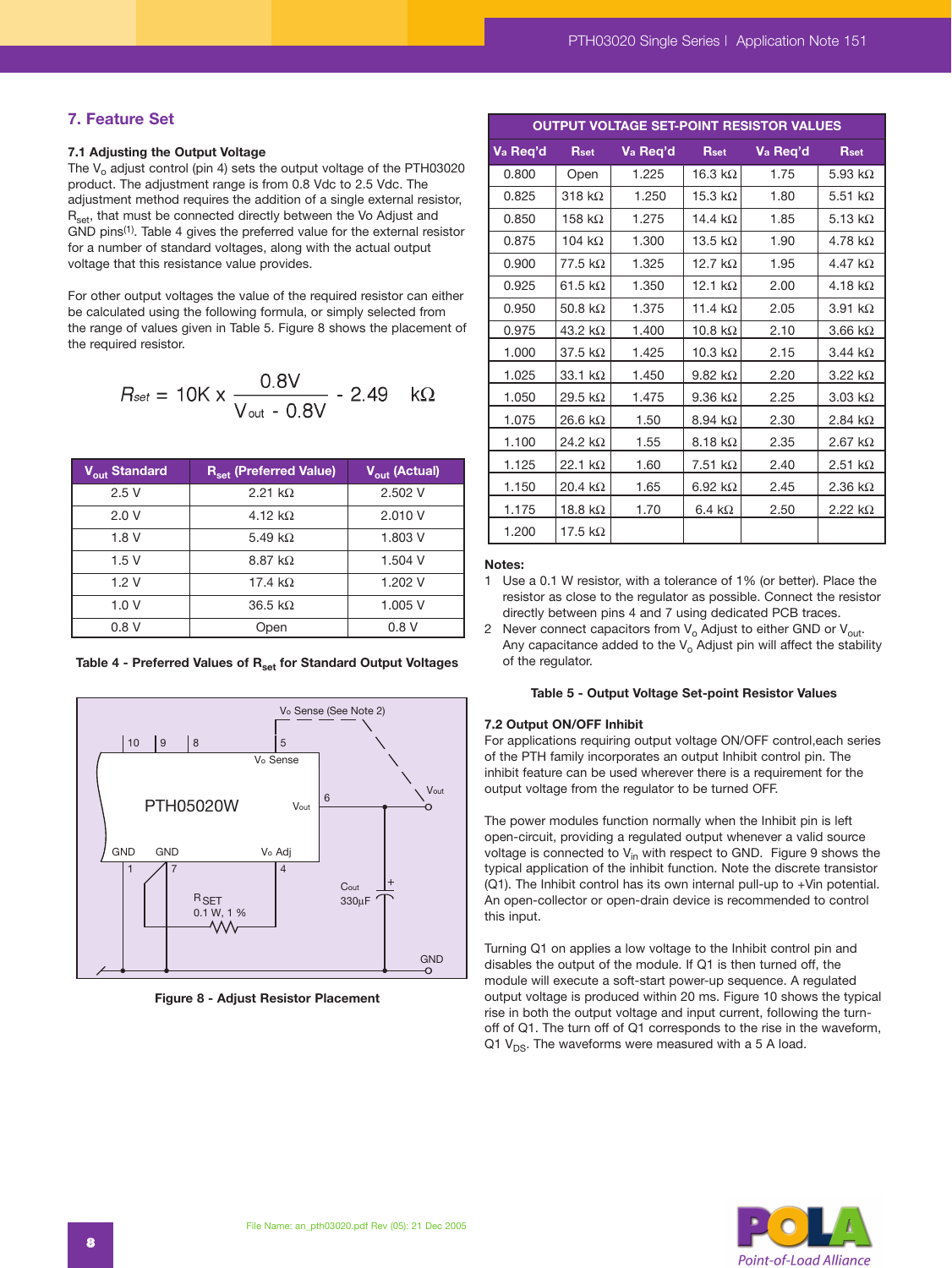# Application Note 151







HORIZ SCALE: 10 ms/Div

**Figure 10 - Typical Rise in Output Voltage and Input Current**

#### **7.3 Pre-Bias Startup Capability**

Only selected products in the PTH family incorporate this capability. Consult Table 1 to identify which product series are compliant.

In complex digital systems an external voltage can sometimes be present at the output of the module during power up. This voltage may be backfed through a dual supply logic component, such as an FPGA or ASIC. Another path might be via a clamp diode (to a lower supply voltage) as part of a power-up sequencing implementation.

Although the PTH family of modules can sink current under steadystate operating conditions, those that incorporate this capability will not do so during the soft-start cycle<sup>(1)</sup>, or whenever the Inhibit pin is held low. However, to ensure the satisfactory operation of this feature certain conditions must be maintained during the application of input power(2).

#### **Note**

The pre-bias start-up feature is not compatible with Auto-Track™. This is because when the module is under Auto-Track™ control, it is fully active and will sink current if the output voltage is below that of a back-feeding source. Therefore to ensure a pre-bias hold-off, one of the following two techniques must be followed when input power is first applied to the module. The Auto-Track™ function must either be disabled(3), or the module's output held off using the Inhibit pin. The latter allows Auto-Track's internal RC charge ramp to rise above the setpoint voltage.

#### **Notes:**

- 1 The soft-start cycle is a relatively short period (up to 20 ms) that immediately follows either the application of a valid input source voltage, or the release of a ground signal at the Inhibit pin
- 2 To ensure that the regulator does not sink current when power is first applied (even with a ground signal applied to the Inhibit control pin), the input voltage must always be greater than the output voltage through-out the power-up and power-down sequence.
- 3 The Auto-Track™ function can be disabled at power up by immediately applying a voltage to the module's Track pin that is greater than its set-point voltage. This can be easily accomplished by pulling the Track pin up to V<sub>in</sub> through a 1 kΩ resistor.

#### **7.4 Margin Up/Down Controls**

The PTHxx060W, PTHxx010W, PTHxx020W, and PTHxx030W module series incorporate Margin Up and Margin Down control inputs. These controls allow the output voltage set point to be momentarily adjusted<sup>1</sup>, either up or down, by a nominal 5%. This provides a convenient method for dynamically testing the operation of the load circuit over its power supply margin or range. The  $\pm 5\%$ change is applied to the adjusted output voltage as set by the external resistor,  $R_{\text{set}}$  at the  $V_{\text{O}}$  Adjust pin.

The 5% adjustment is made by driving the appropriate margin control input directly to the GND terminal<sup>(2)</sup>. A low-leakage opendrain device, such as a MOSFET or p-channel JFET is recommended for this purpose. Adjustments of less than 5% can also be accommodated by adding series resistors to the control inputs (See Figure 11). The value of the resistor can be selected from Table 6 or calculated using the following formula.

#### **7.4.1 Up/Down Adjust Resistance Calculation**

To reduce the margin adjustment to something less than 5%, series resistors are required (See  $R_D$  and  $R_U$  in Figure 11). For the same amount of adjustment, the resistor value calculated for  $R_D$  and  $R_{\rm H}$ will be the same. The formulas is as follows:

$$
R_u \text{ or } R_d = \frac{499}{\Delta\%} - 99.8 \quad k\Omega
$$

Where ∆% = The desired amount of margin adjust in percent.

#### **Notes**

- 1 The Margin Up and Margin Down controls were not intended to be activated simultaneously. If they are their affects on the output voltage may not completely cancel, resulting in the possibility of a slightly higher error in the output voltage set point.
- 2 The ground reference should be a direct connection to the module GND at pin 7 (pin 1 for the PTHxx050). This will produce a more accurate adjustment at the load circuit terminals. The transistors Q1 and Q2 should be located close to the regulator.
- 3 The Margin Up and Margin Dn control inputs are not compatible with devices that source voltage. This includes TTL logic. These are analog inputs and should only be controlled with a true opendrain device (preferably a discrete MOSFET transistor). The device selected should have low off-state leakage current. Each input sources 8 µA when grounded, and has an open-circuit voltage of 0.8 V.

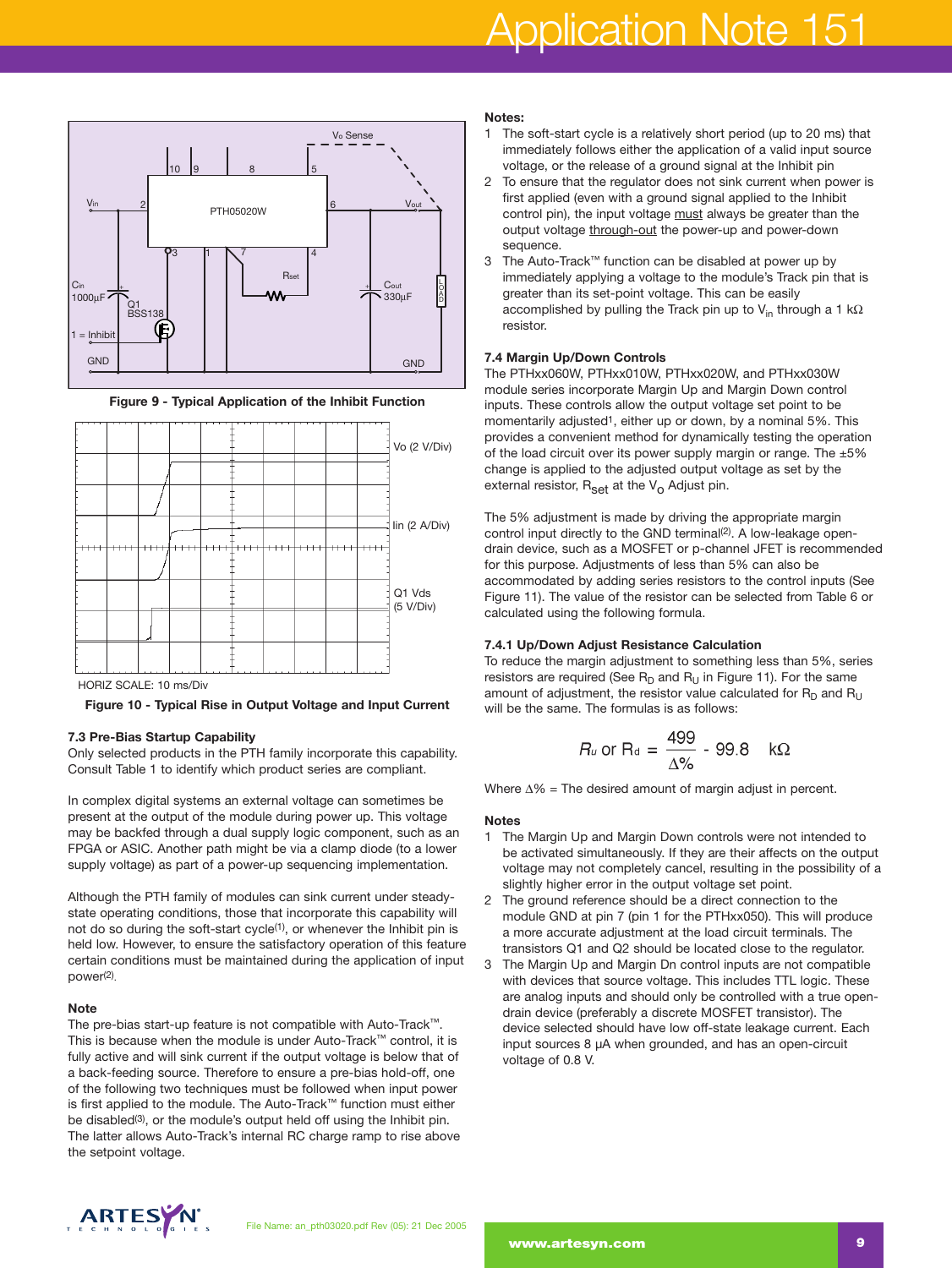| % ADJUST | $R_{\rm U}/R_{\rm D}$ |
|----------|-----------------------|
| 5        | $0.0~\text{k}\Omega$  |
| 4        | 24.9 k $\Omega$       |
| 3        | 66.5 $k\Omega$        |
| 2        | 150.0 $k\Omega$       |
|          | 397.0 k $\Omega$      |

**Table 6 - Margin Up/Down Resistor Values**



**Figure 11 - Margin Up/Down Application Schematic**

#### **7.5 Remote Sense**

The PTHxx010W, PTHxx020W, and PTHxx030W products incorporate an output voltage sense pin,  $V_0$  Sense. The  $V_0$  Sense pin should be connected to  $V_{\text{out}}$  at the load circuit (see datasheet standard application). A remote sense improves the load regulation performance of the module by allowing it to compensate for any 'IR' voltage drop between itself and the load. An IR drop is caused by the high output current flowing through the small amount of pin and trace resistance. Use of the remote sense is optional. If not used, the Vout Sense pin can be left opencircuit. An internal low-value resistor (15  $\Omega$  or less) is connected between the V<sub>o</sub> Sense and V<sub>out</sub>, ensures that the output voltage remains in regulation.

With the sense pin connected, the difference between the voltage measured directly between the  $V_{\text{out}}$  and GND pins, and that measured from  $V_{\text{out sense}}$  to GND, is the amount of IR drop being compensated by the regulator. This should be limited to a maximum of 0.3 V.

Note: The remote sense feature is not designed to compensate for the forward drop of non-linear or frequency dependent components that may be placed in series with the converter output. Examples include OR-ing diodes, filter inductors, ferrite beads, and fuses. When these components are enclosed by the remote sense connection they are effectively placed inside the regulation control loop, which can adversely affect the stability of the regulator.

# **8. Thermal Information**

#### **8.1 Thermal Reference Points**

The electrical operating conditions namely:

- Input voltage, V<sub>in</sub>
- Output voltage,  $V_0$
- Output current,  $I_0$

determine how much power is dissipated within the converter. The following parameters further influence the thermal stresses experienced by the converter:

- Ambient temperature
- Air velocity
- Thermal efficiency of the end system application
- Parts mounted on system PCB that may block airflow
- Real airflow characteristics at the converter location

#### **8.2 Safe Operating Area Curve**

Thermal characterisation data is presented in the datasheet in a safe operating area curve format which is repeated here in Figure 12. This SOA curve shows the load current versus the ambient air temperature and velocity.



**Figure 12 - Safe Operating Curve PTH03020W Vout = 2.5 V**

#### **8.3 Thermal Test Set-up**

All of the data was taken with the converter soldered to a test board which closely represents a typical application. The test board is a 1.6 mm, eight layer FR4 PCB with the inner layers consisting of 2 oz power and ground planes. The top and bottom layers contain a minimal amount of metalisation. A board to board spacing of 1 inch was used. The data represented by the 0 m/s curve indicate a natural convection condition i.e. no forced air. However, since the thermal performance is heavily dependent upon the final system application, the user needs to ensure the thermal reference point temperatures are kept within the recommended temperature rating. It is recommended that the thermal reference point temperatures are measured using either AWG #36 or #40 gauge thermocouples or an IR camera. In order to comply with stringent Artesyn de-rating criteria, the ambient temperature should never exceed 85 °C. Please contact Artesyn Technologies for further support.

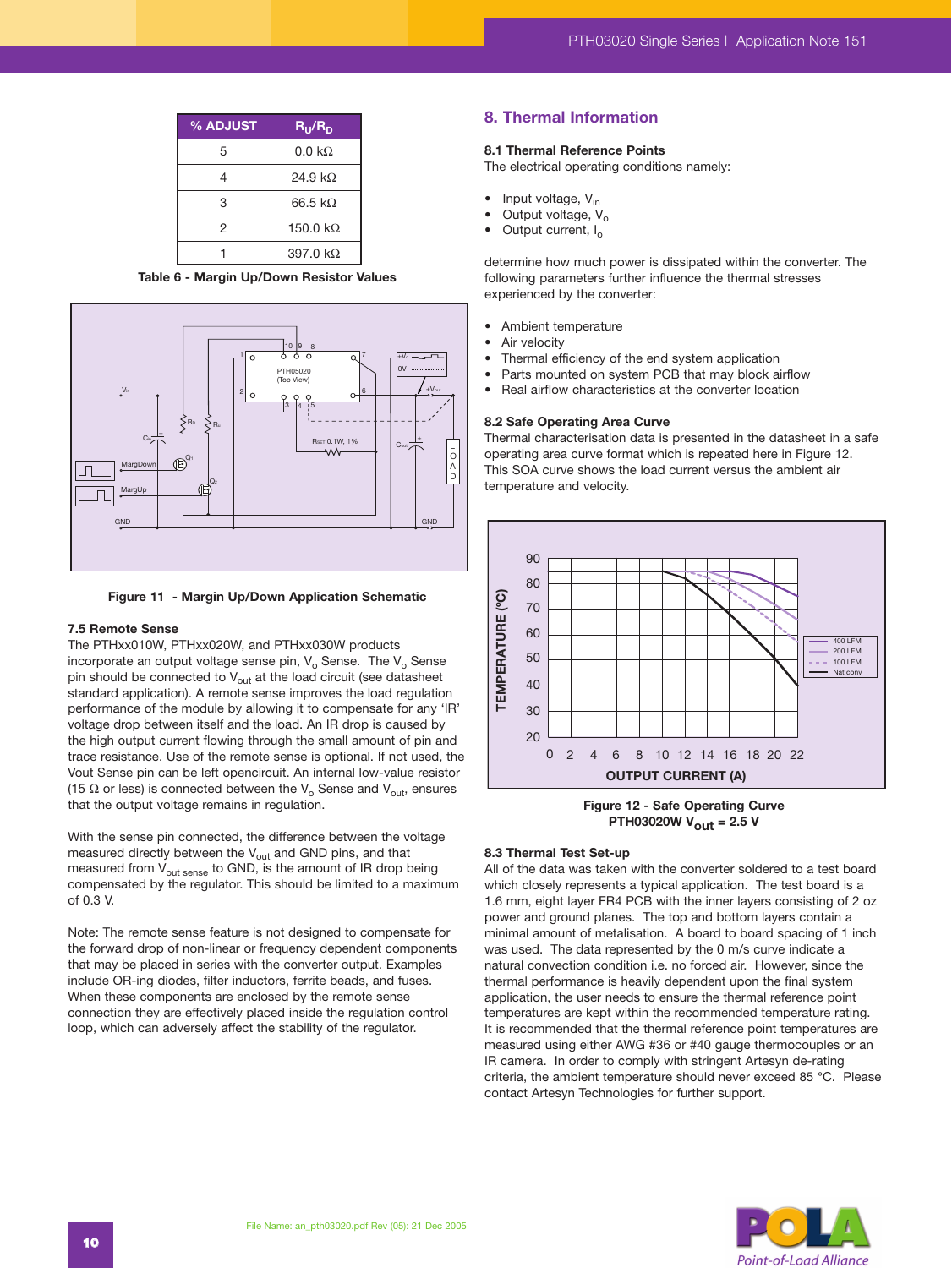# **9. Use in a Manufacturing Environment**

#### **9.1 Recommended Land Pattern**

It is recommended that the customer uses a solder mask defined land pattern similar to that shown in Figures 13 and 13.



**Figure 13 - Recommended Land Pattern (Through - Hole Model)**



#### **Figure 14 - Recommended Land Pattern (Surface-Mount Model)**

Power pin connection should utilize four or more vias to the interior power plane of 0.025 (0.63) I.D. per input, ground and output pin (or the electrical equivalent).

As a surface-mount power component, interconnection to internal power planes will typically be required. This is accomplished by placing a number of vias between the SMT pad and the relevant plane. the number and exact location of these vias should be determined based on electrical resistivity, current flow and thermal requirements.

# **10. Auto-Track™**

# **10.1 Auto-Track™ Function**

The Auto-Track™ function is unique to the PTH family, and is available with the all "Point-of-Load Alliance" (POLA) products. Auto-Track was designed to simplify the amount of circuitry required to make the output voltage from each module power up and power down in sequence. The sequencing of two or more supply voltages during power up is a common requirement for complex mixed-signal applications, that use dual-voltage VLSI ICs such as DSPs, microprocessors, and ASICs.

#### **10.2 How Auto-Track™ Works**

Auto-Track™ works by forcing the module's output voltage to follow a voltage presented at the Track control pin. This control range is limited to between 0 V and the module's set-point voltage. Once the track-pin voltage is raised above the set-point voltage, the module's output remains at its set-point<sup>(1)</sup>. As an example, if the Track pin of a 2.5 V regulator is at 1 V, the regulated output will be 1 V. But if the voltage at the Track pin rises to 3 V, the regulated output will not go higher than 2.5 V.

As the regulated output from the module simply follows the voltage at the Track pin, it is able to 'track' virtually any voltage source during the power-up sequence<sup>(2)</sup>. This can be the rising voltage of an externally generated master ramp waveform, or the output voltage from another power supply circuit<sup>(3)</sup>. For convenience, each Track pin is also provided with an internal RC charge circuit that can produce a compatible voltage ramp from the input source voltage.

#### **10.3 Typical Application**

The simplest implementation of Auto-Track™ is to connect the Track control pins of two or more compliant PTH modules together. This forces the Track pins of the modules to follow the same collective internal RC ramp waveform, and also allows them to be controlled through a single transistor or switch.

To initiate a power-up sequence, it is recommended that the Track control be first pulled to ground potential. This should be done at or before input power is applied to the modules, and then held for at least 20 ms(4) thereafter. This brief period gives the modules time to complete their internal soft-start initialization. Applying a logic level high signal to the circuit's ON/0FF Control turns Q1 on and applies a ground signal to the Track pins. After completing their internal softstart intialization, the output of all modules will remain at zero volts while Q1 is on.

20 ms after a valid input voltage has been applied to the modules, Q1 may be turned off. This allows the track control voltage to automatically rise toward to the modules' input voltage. During this period the output voltage of each module will rise in unison with other modules, to its respective set-point voltage.

Figure 16 shows the output voltage waveforms from the circuit of Figure 15 after the ON/OFF Control is set from a high to a low-level voltage. The waveforms,  $V_0$ 1 and  $V_0$ 2 represent the output voltages from the two power modules, U1 (3.3 V) and U2 (2.0 V) respectively.  $V<sub>o</sub>1$  and  $V<sub>o</sub>2$  are shown rising together to produce the desired simultaneous power-up characteristic.